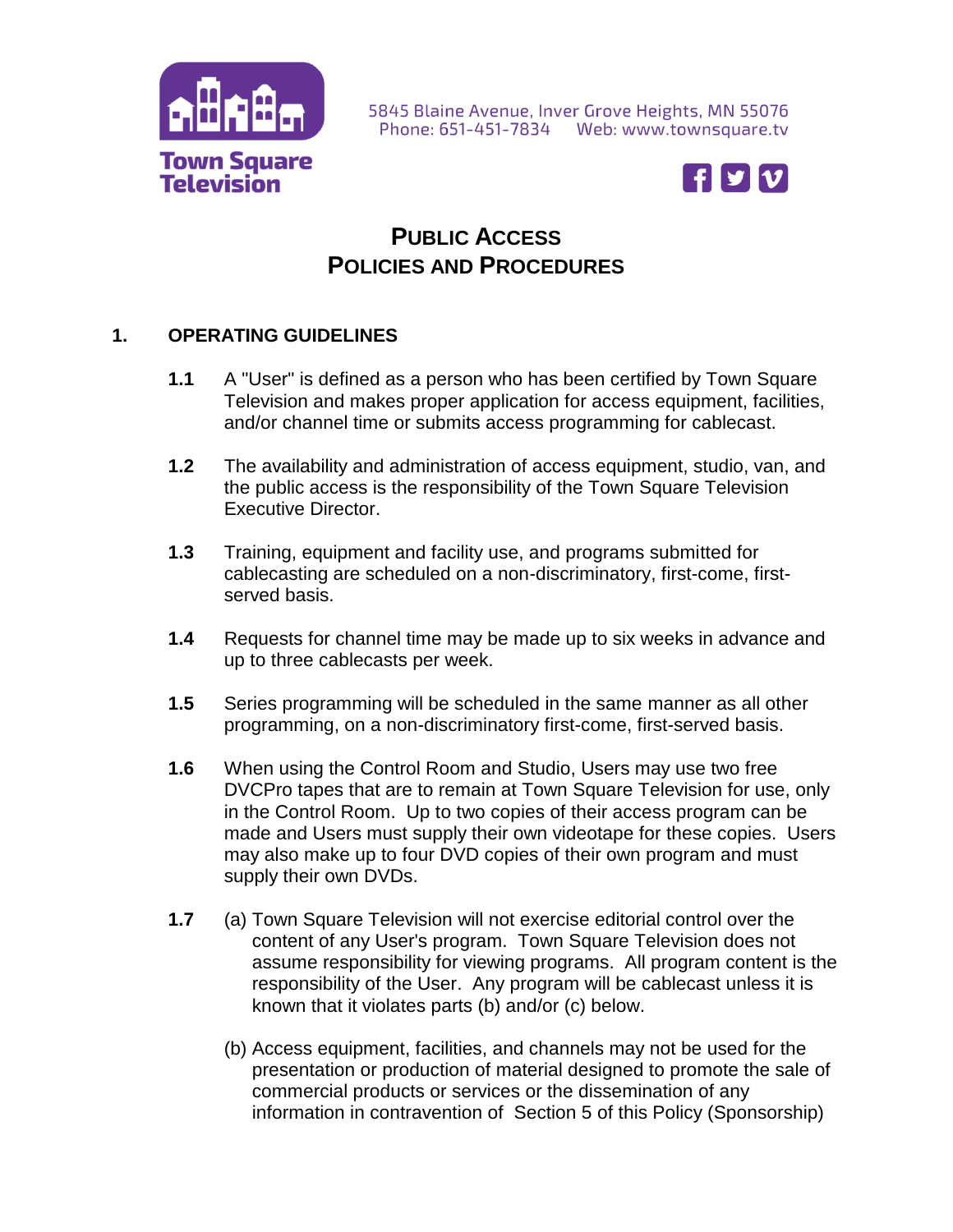or directly or indirectly involving lotteries as defined in Section 76.213 of the Rules of Federal Communications Commission.

- (c) Federal law provides that any person who transmits obscene programming or programming unprotected by the Constitution over cable systems may be fined and imprisoned. Moreover, Users may be subject to federal, state, and local laws regarding libel, slander, obscenity, incitement, invasions of privacy, copyright or other similar laws. The access channels may not be used to present material which violates federal, state, or local law.
- (d) Violations of Section 1.7 (b)-(c) may result in cancellation of the User's program, or in the case of repeated violations of the Policy, suspension of the privilege of the User to use access facilities, equipment and channels, in accordance with the procedures set forth in Section 2.4.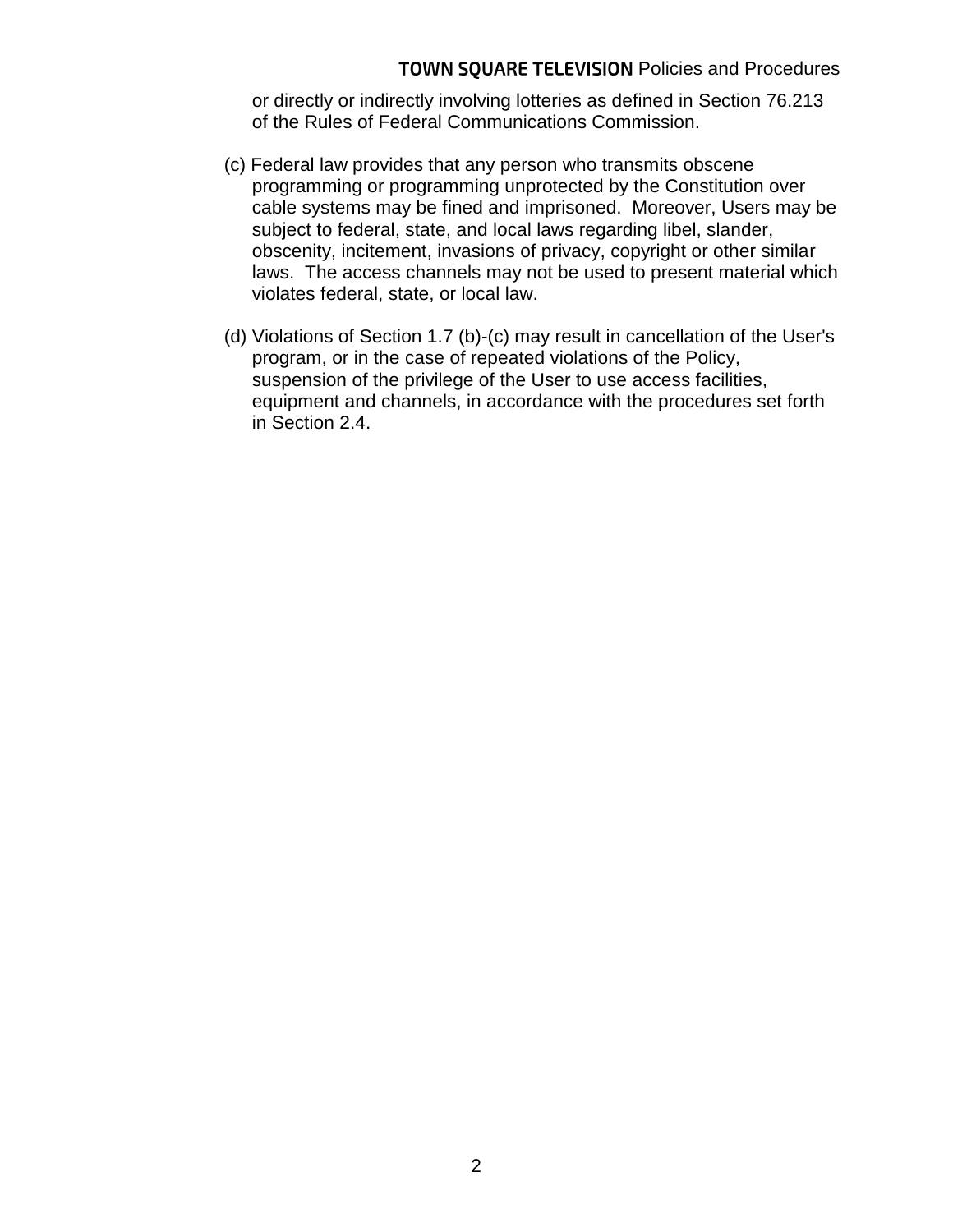#### **2. TOWN SQUARE TELEVISION RESPONSIBILITY**

- **2.1** Town Square Television will offer regularly scheduled workshops in video production.
- **2.2** Users who successfully demonstrate proficiency and/or successfully complete a workshop will be certified.
- **2.3** Video equipment and facilities will be provided for use to certified Users and will be maintained by Town Square Television.
- **2.4** If the Executive Director determines that a User's program violates Section 1.7, or that a User has damaged access equipment or facilities, failed to return equipment, or failed to comply with Town Square Television. Policies, the Executive Director (a) shall notify the User of the violation; and (b) may suspend access privileges as required to prevent further violations of the Policies and to protect access equipment and facilities. If the Executive Director suspends the User's access privileges on a temporary or permanent basis, the Executive Director (a) shall immediately notify the User in writing, explaining the reason for the suspension and the process for appeal; and (b) shall inform the Board of Directors of the action taken at its next regularly scheduled Board meeting. Any User may appeal a notice of violation or suspension by appealing to the Board at its next regularly scheduled Board meeting. The Board shall provide the User the opportunity to offer any relevant information and will issue a decision on the appeal within 45 days. If a User appeals a suspension of access privileges, the suspension will remain effective until the Board issues its decision on the appeal
- **2.5** (a) Any User found to have violated Section 1.7(b) shall be required to compensate Town Square Television for commercial use of the access facilities, equipment and channels at a rate equal to 1.5 times the prevailing commercial rate for use of similar facilities, equipment and channels.
	- (b) In the event these rules are violated, the User(s) involved in the production of a program, by virtue of using the access equipment, facilities, or channels pursuant to these rules, shall be deemed to have transferred all rights, including copyright in the resulting program exclusively to Town Square Television for purposes of distribution, reproduction, sale, or display or any other use by any medium, which rights shall re-transfer when and if the User(s) involved in the production of the program pay(s) all amounts owed to Town Square Television under this section.
- **2.6** Programs accepted for cablecasting will be cablecast at least once, unless it is known that a program violates Section 1.7. Town Square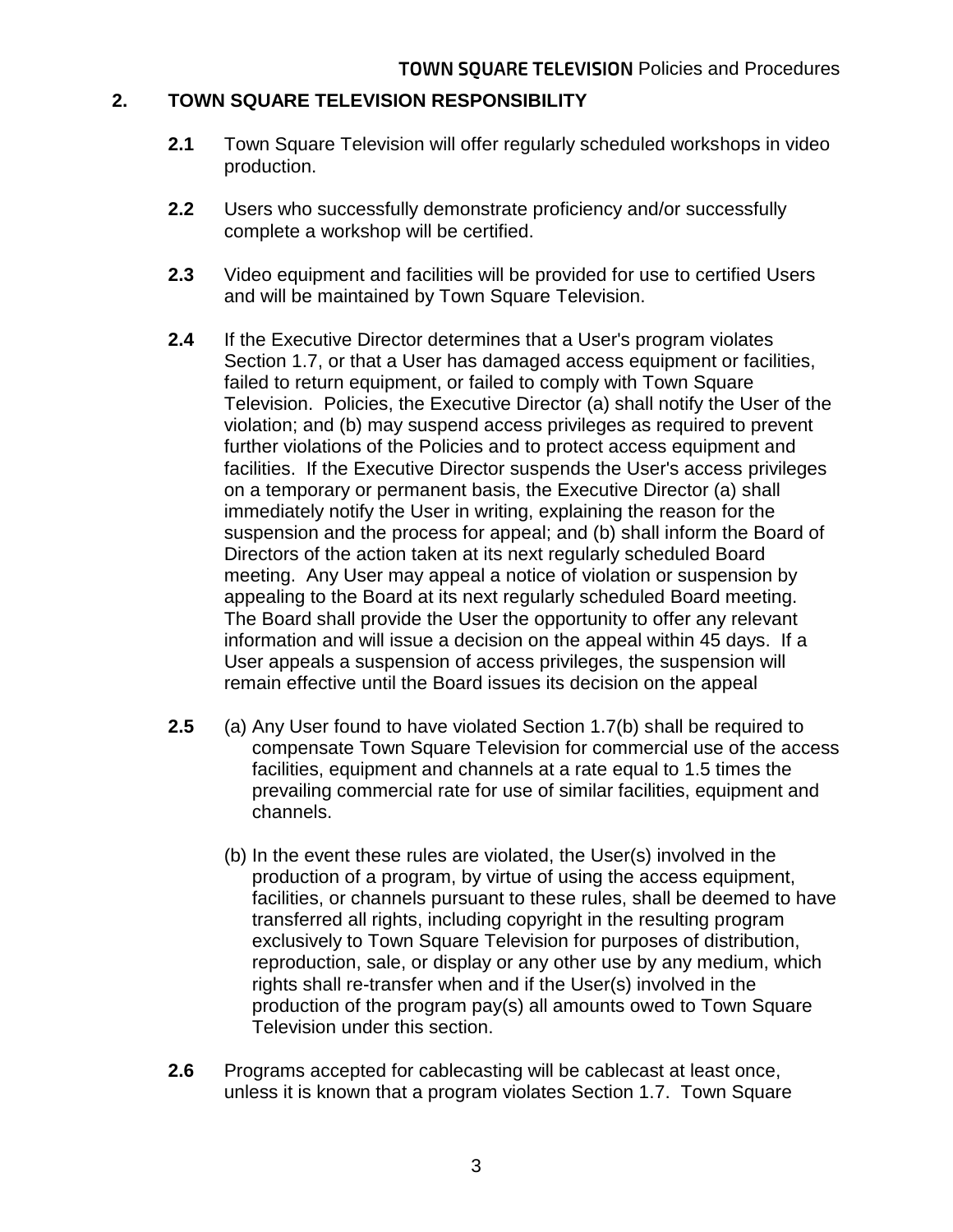Television reserves the right to cablecast any program more than one time.

**2.7** Town Square Television will not release a User's program nor any portion of the program without written permission of the User.

### **3. ACCESS USER RESPONSIBILITY - GENERAL**

- **3.1** A User must be certified by Town Square Television staff in the use of any equipment or facility requested before the User will be permitted to use the equipment or facility. A User may become certified by successfully completing appropriate workshops offered by Town Square Television. If a User who requests to use a piece of equipment or facility has not successfully completed a workshop or a production involving the use of the requested equipment or facility effectively within six months, the Town Square Television staff may require the User to take a refresher workshop.
- **3.2** A User must submit a Production Proposal to Town Square Television staff at least 24 hours before use of equipment or facilities for portable equipment and at least two (2) weeks before use of studio or production truck. In the case of LIVE programming, a User must submit a Production Proposal and Cablecast Request form at least four (4) weeks in advance. (See Section 4.)
- **3.3** A User must submit a Cablecast Request form and completed program to the Town Square Television staff when reserving channel time. For LIVE programming, a User must submit a completed Cablecast Request form and a completed Production Proposal at least four (4) weeks in advance. (See Section 4.) The privilege of LIVE programming will be granted at the discretion of Town Square Television Executive Director and is contingent upon channel, equipment, and facility availability and User's completion of all pre-production requirements.
- **3.4** If a program requires editing, the User is responsible for developing a preedit guide and should complete editing work on the program within 60 days of the recording date. If work is not completed within 60 days, Town Square Television may release the tapes and/or other recording media for reuse by other Users.
- **3.5** Users should recognize that equipment may not be available for use on short notice. To ensure that equipment is available, Users should reserve equipment at least two weeks in advance of the anticipated date of usage.
- **3.6** (a) Users must sign a liability agreement at the time of equipment checkout, assuming full responsibility for any damage to or loss of equipment or production facilities while in control of the User.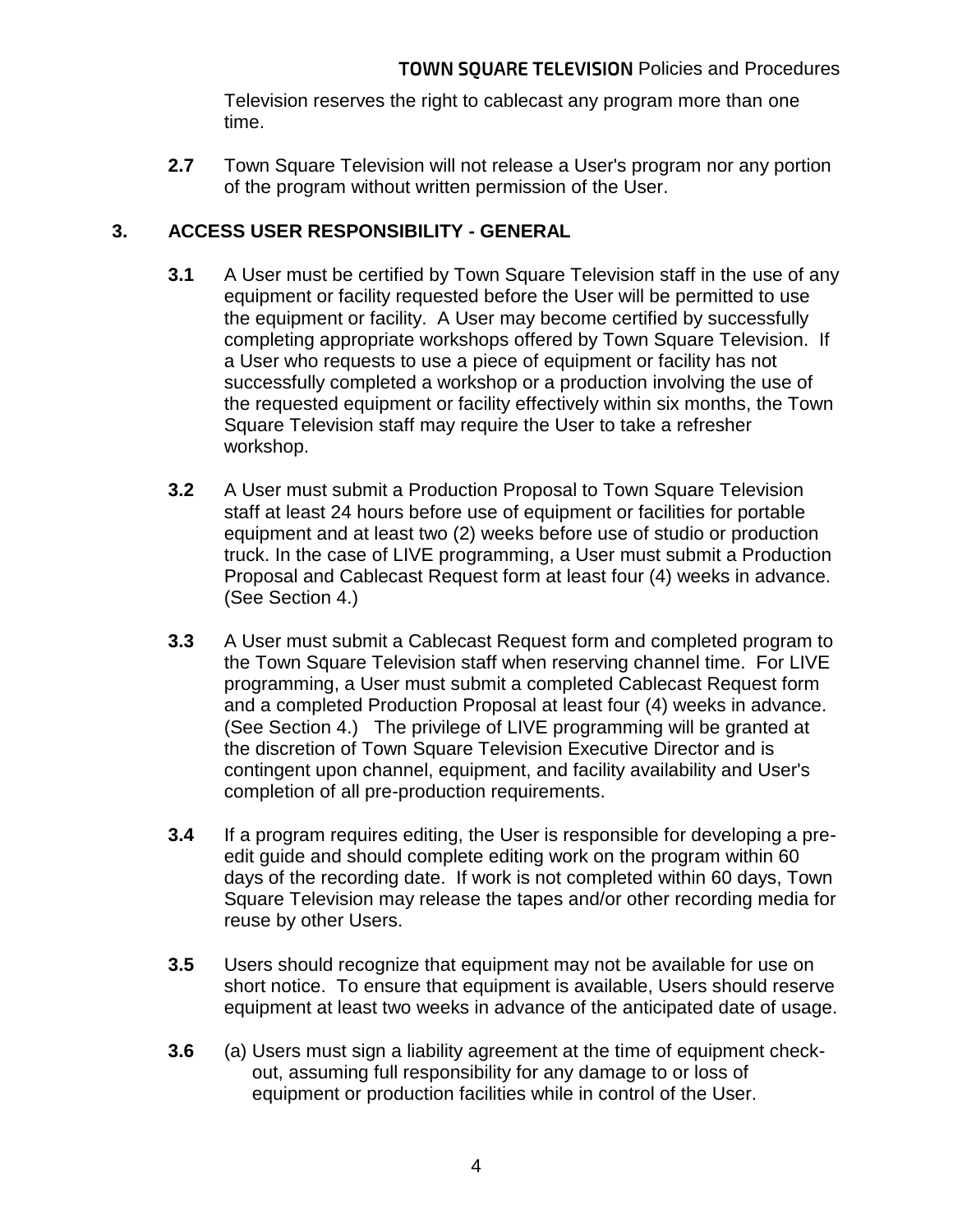- (b) A parent or legal guardian of minors must sign the liability agreement that covers equipment and facilities damage and loss. Minors will also be required to have a parent or legal guardian sign at time of equipment checkout.
- **3.7** Users may reserve equipment for five checkouts each month and otherwise may use equipment if it is not scheduled for use by others. Equipment is forfeited after 15 minutes if user fails to arrive for scheduled reservation. Staff may reassign equipment for use by other staff or other access users. Equipment must be returned at the time designated on the Equipment Checkout form. One checkout consists of a 48-hour period (Mon-Fri) or a 3-day period (Fri-Mon).
- **3.8** Portable equipment can be checked in and out during Town Square Television's posted check-in/check-out hours.
- **3.9** Failure to provide 24-hour advance notice of cancellation of a request for equipment or use of production facilities or to return Town Square Television equipment as scheduled may result in the loss of scheduling privileges as stated in Sections 2.4 and 2.5.
- **3.10** In the event equipment is damaged or lost, payment in the full amount of repair or replacement must be made within 30 days of the damage or loss, or satisfactory arrangements made with the Executive Director for the reimbursement of Town Square Television of such loss or damage. Failure to pay within the prescribed period of time will result in the User's loss of equipment and facility privileges.
- **3.11** User will bear full responsibility for all program content. User will assume responsibility to obtain all necessary rights to program production materials. This includes all necessary literary, artistic, intellectual, performing, and music rights as well as all necessary clearances from the owners or licensees of such material. User must be able to document, in writing, that the cablecasting of such material does not violate the rights of a third party, including the privacy rights of a third party. Each User (or the parent or guardian of any User who is a minor) shall sign an agreement accepting responsibility for program content at the time the User reserves time on the channel.
- **3.12** The User shall indemnify and hold harmless Town Square Television, the Northern Dakota County Cable Communications Commissions (NDC4), and the franchised cable operator(s) serving Northern Dakota County from and against any damages, liabilities, and costs of any nature including attorney fees and disbursements arising out of or resulting from any action related in any way to User's use of the access channels or Town Square Television's equipment and facilities. This includes, but is not limited to, any damages and liabilities and cost which may arise as a result of User's failure to abide by the Policies and Procedures. Each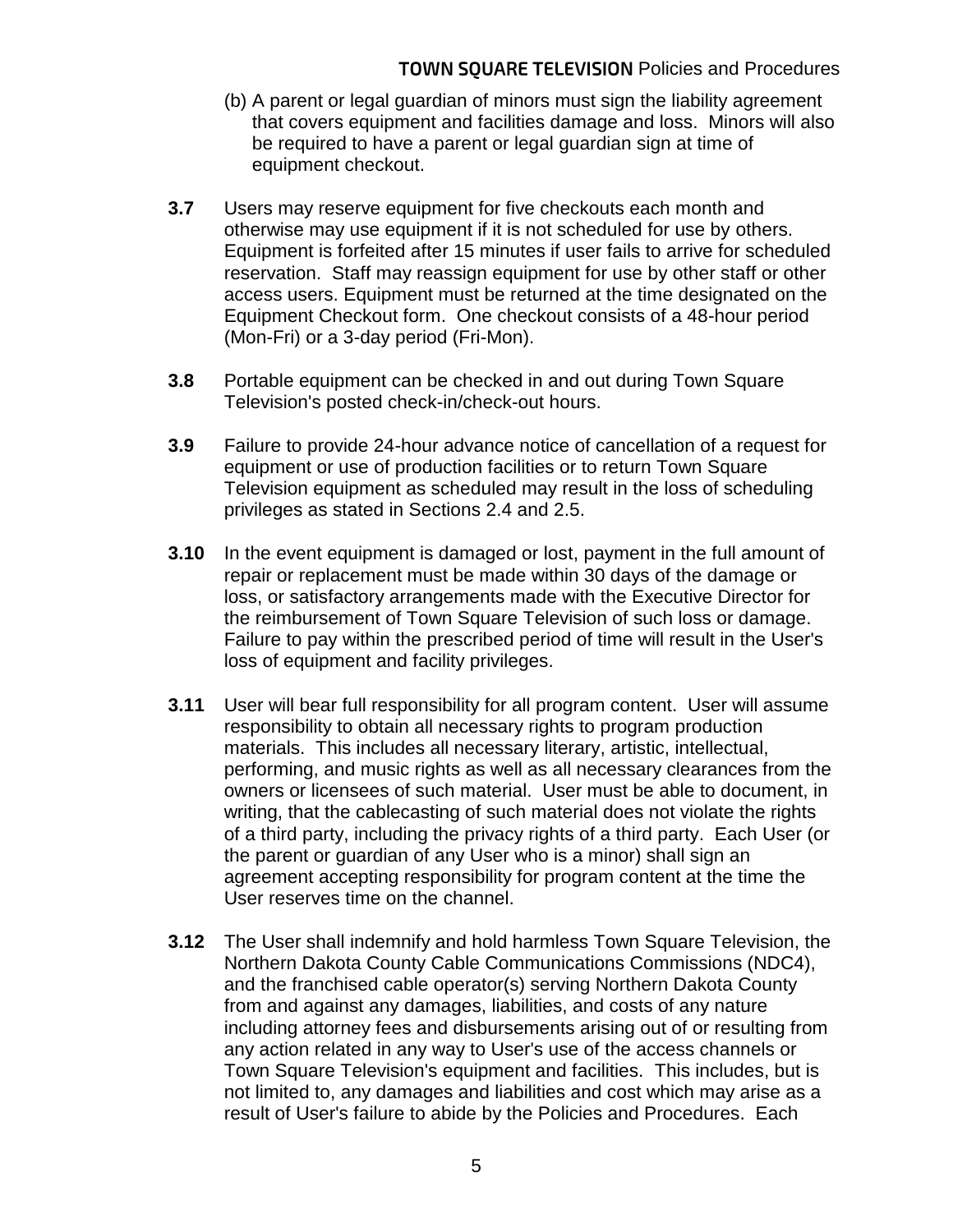#### TOWN SQUARE TELEVISION Policies and Procedures

User (and any parent or guardian of any User who is a minor) shall sign an indemnity agreement at the time the User reserves time on the access channel, checks out equipment or reserves studio time.

- **3.13** User shall not interfere in the production and/or studio usage time of another person.
- **3.14** No tobacco use, eating, or drinking is allowed at any time in the control room, studio, editing suites, or mobile van.
- **3.15** A User who appears to be under the influence of alcohol or drugs, or whose conduct endangers the safety of people or facilities, or who engages in any illegal activity while using access equipment or facilities or on Town Square Television property, will be prohibited from using the access channels and facilities.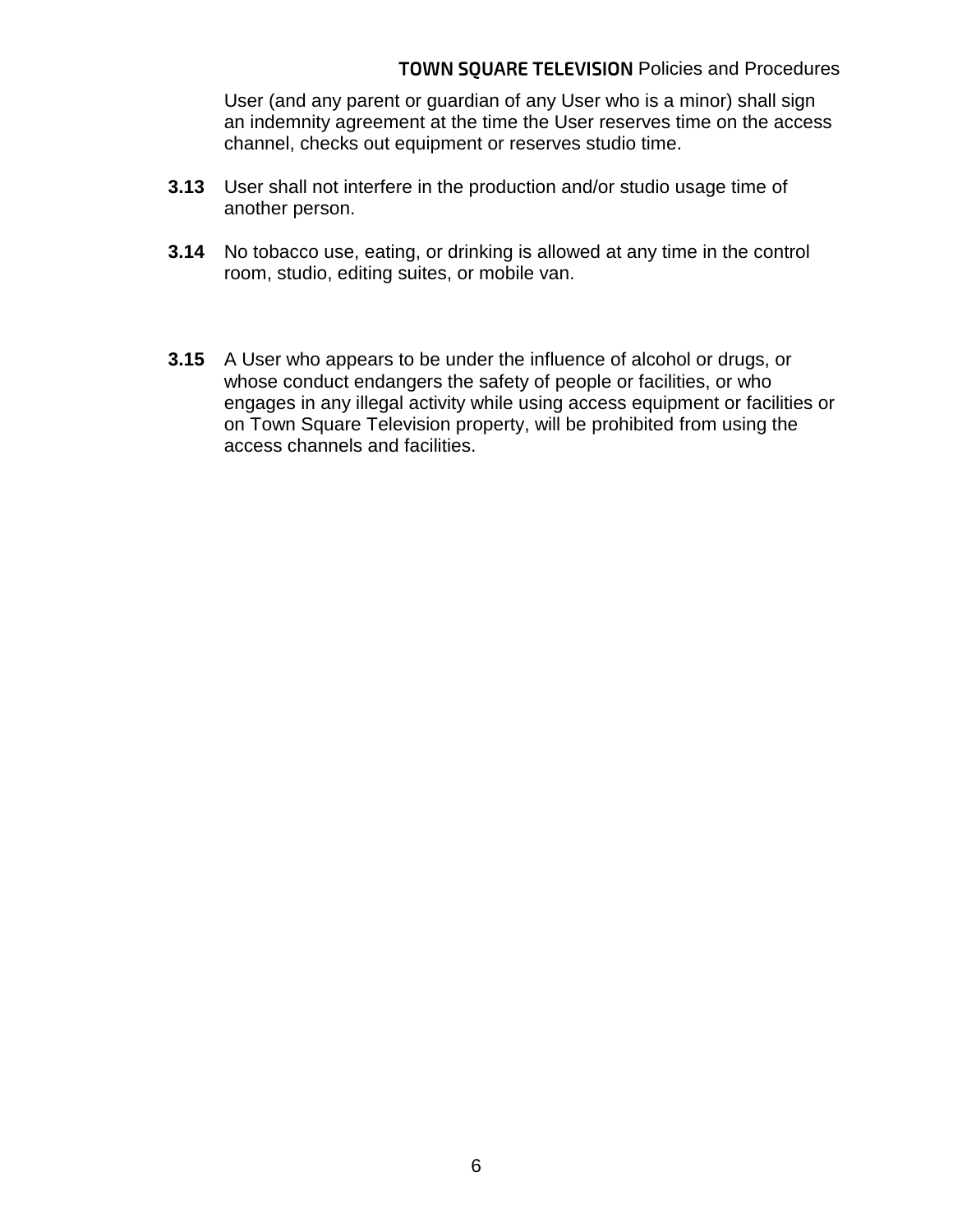#### **4A. ACCESS USER RESPONSIBILITY – STUDIO PRODUCTION RESPONSIBILITIES**

In addition to the rules set forth above, any person who desires to use the studio for an independent production, must comply with the following rules:

- **4a.1** The User must be certified in studio production and must provide a crew that has been studio production certified.
- **4a.2** A User must submit a Production Proposal to Town Square Television staff at least two (2) weeks before use of studio. In the case of LIVE programming, the User must submit a Production Proposal and Cablecast Request form at least four (4) weeks in advance.
- **4a.3** The User must provide any props required for the set.
- **4a.4** The User may reserve up to ten hours per month of studio time, including set-up and strike time, and otherwise may use the studio if it is not being used by others.
- **4a.5** No unauthorized persons will be permitted in the studio/control room during the production.
- **4a.6** Users assume responsibility for obtaining necessary rights in and to program production materials, as required in Sections 3.11 and 3.12.
- **4a.7** Studio time may not be available on short notice. To best ensure that studio time is available, requests for studio time should be made at least four (4) weeks in advance. Studio time can be scheduled during Town Square Television's regular operating hours.
- **4a.8** The User is responsible for returning the studio to its original configuration.
- **4a.9** A Town Square Television or NDC4 staff person must be present during use of the studio.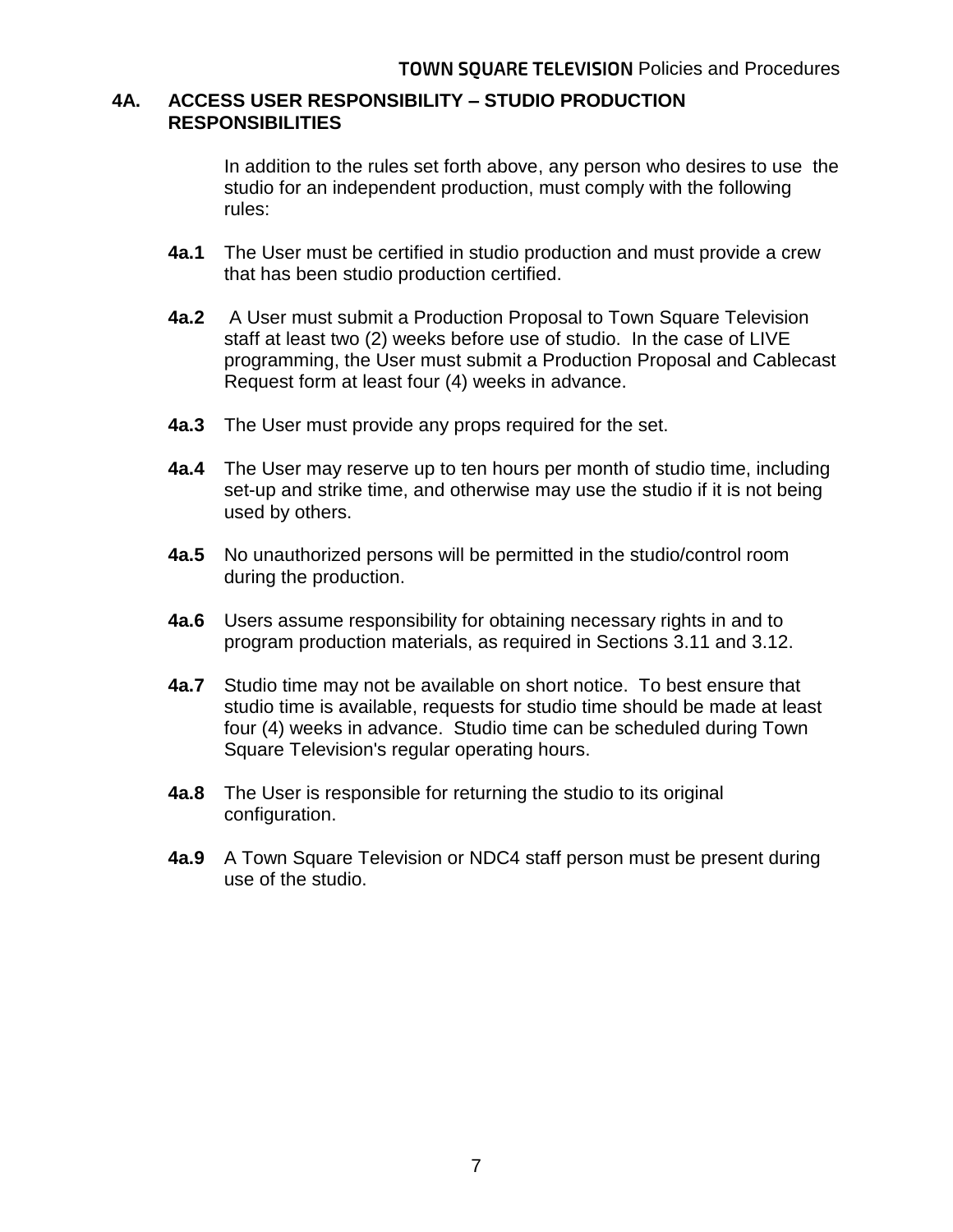#### **4B. ACCESS USER RESPONSIBILITY – TRUCK PRODUCTION RESPONSIBILITIES**

In addition to the rules set forth above, any person who desires to use the truck for an independent production, must comply with the following rules:

- **4b.1** The truck is for community-based events productions, and is generally not available for series programming. Town Square Television staff will determine the truck production schedule and availability. Requests for truck productions outside of Northern Dakota County will be considered on a case by case basis. Additional charges to be borne by user may apply.
- **4b.2** The User must be certified in truck production and must provide a crew that has been truck production certified.
- **4b.3** A User must submit a Production Proposal to Town Square Television staff at least two (2) weeks before use of the truck. In the case of LIVE programming, the User must submit a Production Proposal and Cablecast Request form at least four (4) weeks in advance.
- **4b.4** The User must provide any props required for the set.
- **4b.5** The User may reserve up to ten hours per month of truck time, including set-up and strike time.
- **4b.6** No unauthorized persons will be permitted in the truck during the production.
- **4b.7** Users assume responsibility for obtaining necessary rights in and to program production materials, as required in Sections 3.11 and 3.12.
- **4b.8** Truck time may not be available on short notice. To best ensure that truck time is available, requests for truck time should be made at least four (4) weeks in advance. Truck time can be scheduled during Town Square Television's regular operating hours.
- **4b.9** The User is responsible for returning the truck to its original configuration.
- **4b.10** A Town Square Television or NDC4 staff person must be present during use of the truck. Town Square Television staff will determine whether to cancel or suspend truck productions before or during a shoot due to weather conditions or other factors.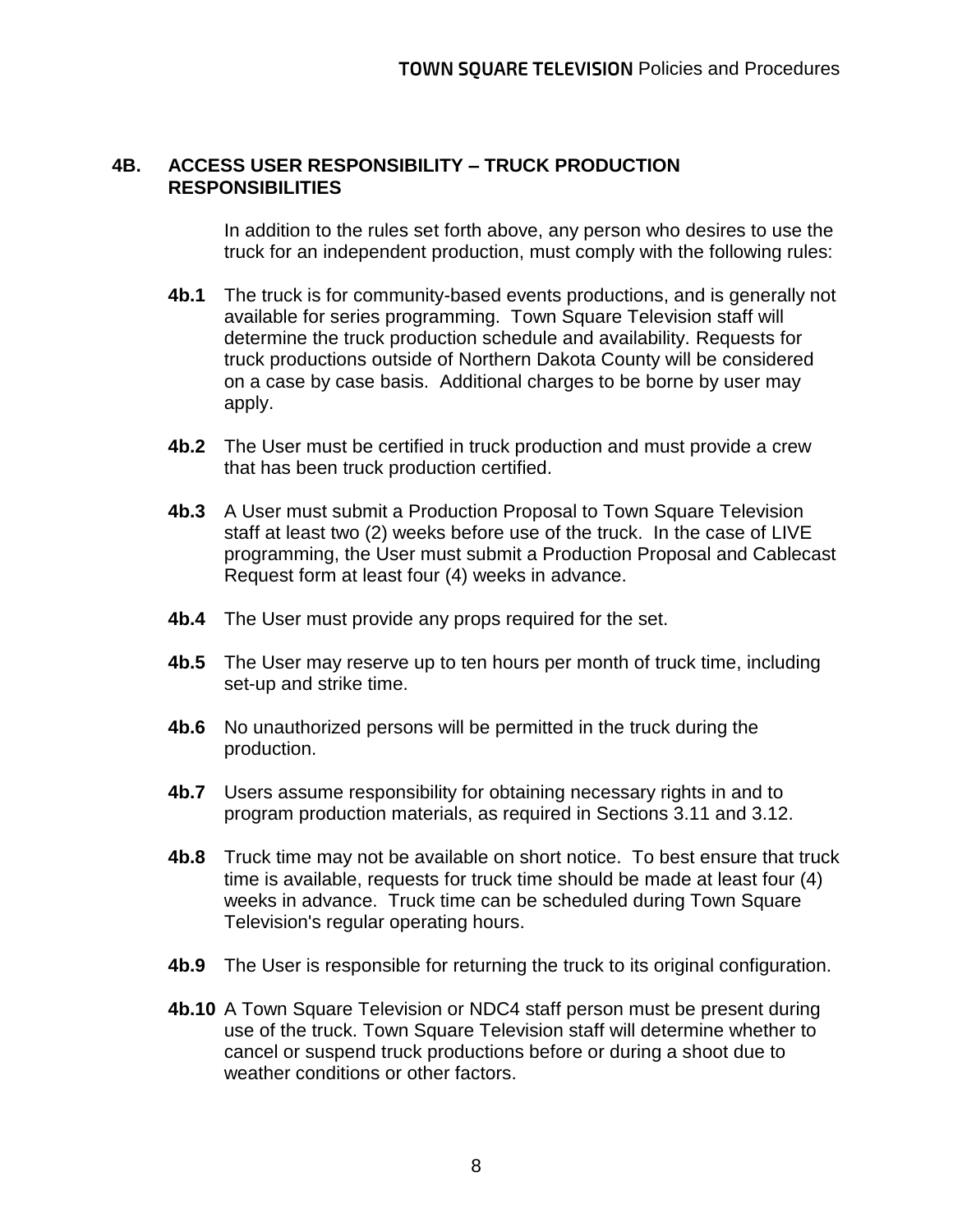#### **5. SPONSORSHIP**

**5.1** Sponsorship is defined as goods, services, or grants in aid of production provided to a program producer by a third party. Failure to follow Sponsorship Guidelines will result in the program being withdrawn from channel playback. Violations of Sponsorship Guidelines are covered in Section 2 of Town Square Television's Policies & Procedures. Sponsorship must meet IRS Guidelines. See addendum to Section 5 "IRS Sponsorship Guidelines."

There are two methods for acknowledging sponsors:

- (a) **METHOD 1** -- An acknowledgment of sponsorship may be made, but any acknowledgment of sponsorship shall me made only in writing at the end of the program in the same type style as the other program credits. The acknowledgment shall be stated as follows: "Special Thanks To (name of sponsor)" for (goods, services, or support provided); or "This program made possible by a grant from (name of sponsor)." No business name, logo or brand identification can be displayed or mentioned during a program in exchange for goods, services or a grant in aid of production.
- (b) **METHOD 2** -- Any User who wishes to acknowledge sponsors on programs under "Method 2" of the Town Square Television Policies and Procedures may be certified for Sponsorship Solicitation and Acknowledgment (SSA) by Town Square Television staff by attending an SSA workshop, offered on a scheduled basis, similar to other certification classes.

Programming Guidelines for acknowledgments at the beginning or end of access programs:

- All acknowledgments at beginning or end of program, or during natural breaks if the program is LIVE or over 1 hour.
- Maximum of 60 seconds per half hour of programming
- No more than 15 seconds for one sponsor acknowledgment.
- No more than 60 seconds before or after a single program.

Town Square Television may require a set amount of program time to be reserved for Town Square Television sponsor acknowledgments or promotions (10 seconds per half hour of programming).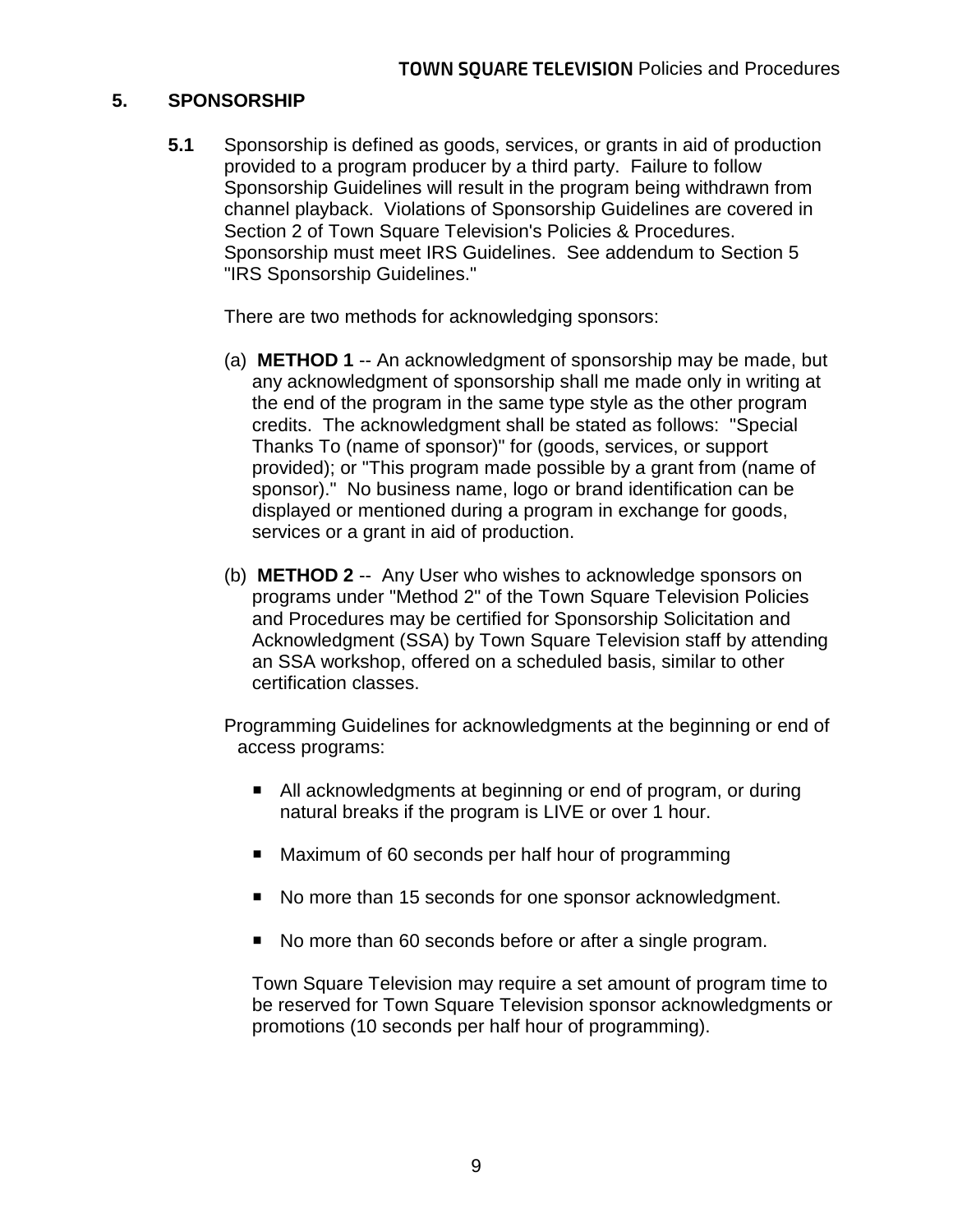■ Format for acknowledgments on Channel 15:

 Town Square Television Sponsor Acknowledgments or **Promotions** 

- Town Square Television Disclaimer "Producer is responsible for content of program."
- Producer Sponsor Acknowledgments
- Program
- Credit Roll
- Producer Sponsor Acknowledgments
- Natural break examples: Intermission, dead air, and between quarters or periods
- **5.2** Any User who produces a program concerning a service or product which the User sells commercially or which the User has a direct or indirect financial interest in promoting may not mention the cost of the product or service, where or how it may be purchased, or include an acknowledgment for any business which offers the product or service in which the User has a direct or indirect financial interest.